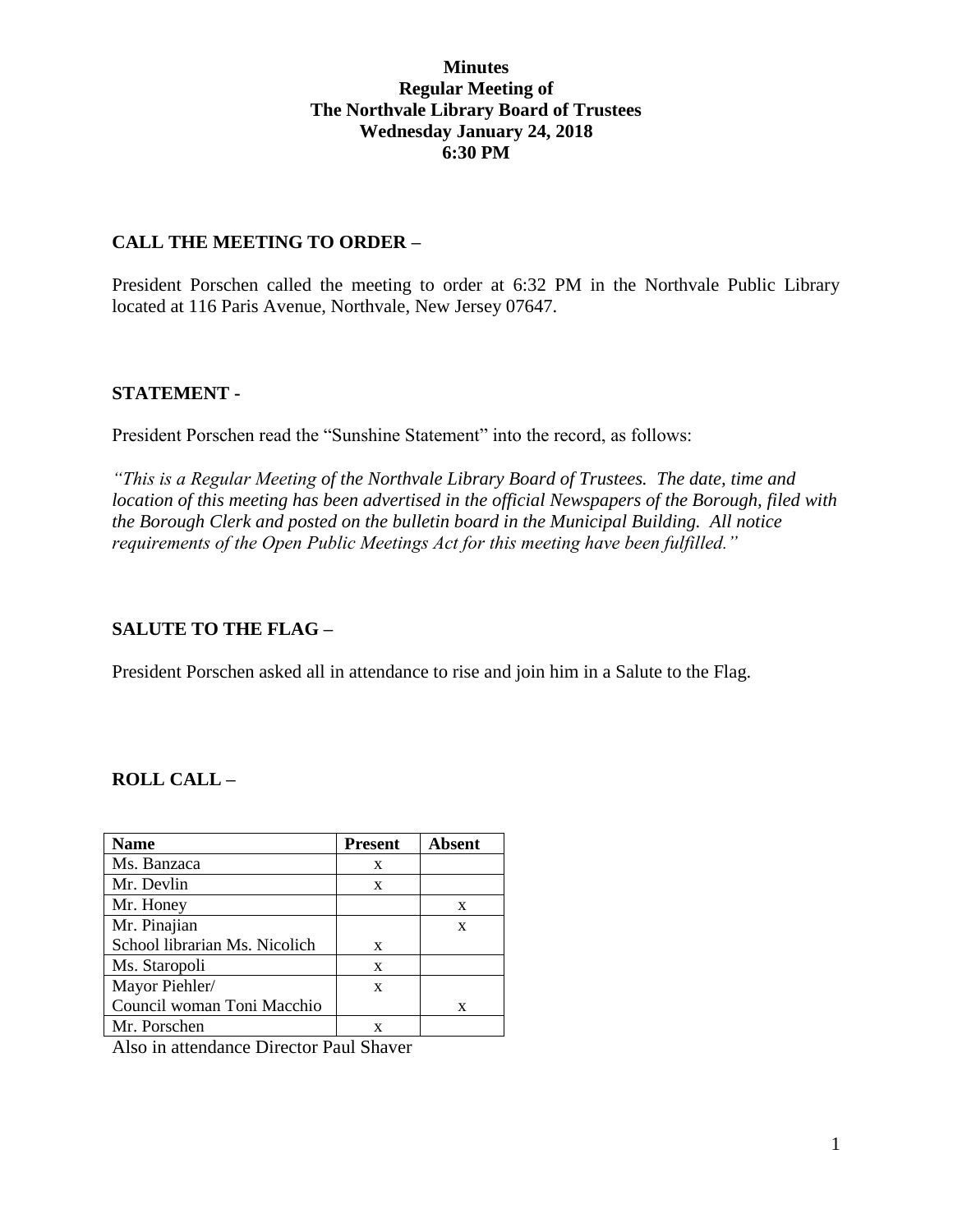## **APPROVAL OF MINUTES**

Resolved to approve the minutes from the December 20, 2017 regular board meeting

The minutes were adopted on a roll call vote as follows:

| <b>Name</b>   | <b>ACTION</b> | <b>YES</b> | NO | <b>ABSENT</b> | <b>ABSTAIN</b> |
|---------------|---------------|------------|----|---------------|----------------|
| Ms. Banzaca   |               | X          |    |               |                |
| Mr. Devlin    | second        | X          |    |               |                |
| Mr. Honey     |               |            |    | X             |                |
| Mr. Pinajian  |               |            |    | X             |                |
| Ms. Nicolich  |               | X          |    |               |                |
| Ms. Staropoli | motion        | X          |    |               |                |
| Mayor Piehler |               | X          |    |               |                |
| Ms. Macchio   |               |            |    | X             |                |
| Mr. Porschen  |               | X          |    |               |                |

# **OATH OF ALLEGIANCE-**

Mayor Piehler read the Oath of Allegiance with Ed Devlin and he was sworn in to a five year term.

## **GENERAL DISCUSSION –**

Tom Argiro from the town council will be our new library liason.

## **Director's Report**

| <b>Program Attendance Summary</b> |               |          |          |                |       |  |  |
|-----------------------------------|---------------|----------|----------|----------------|-------|--|--|
| Event/Program                     | Date or Month | Children | Teens    | <b>Adults</b>  | Total |  |  |
| Pre-School Story Time             | 12/1/2017     | 12       | $\Omega$ | 2              | 14    |  |  |
| Lego Club                         | 12/1/2017     | 2        | $\Omega$ |                | 3     |  |  |
| Super smash tournament            | 12/2/2017     | 3        |          | $\overline{2}$ | 6     |  |  |
| <b>Story Time</b>                 | 12/4/2017     | 6        | $\Omega$ | 4              | 10    |  |  |
| Drop-in Tuesday: Melted Snowman   | 12/5/2017     | 10       | $\Omega$ | 3              | 13    |  |  |
| <b>DIY Holiday Decor</b>          | 12/5/2017     | $\Omega$ | 2        | 2              | 4     |  |  |
| Drawing Workshop                  | 12/5/2017     | $\Omega$ | $\Omega$ | $\Omega$       | 0     |  |  |
| Lego Club                         | 12/6/2017     | 6        | $\Omega$ | 4              | 10    |  |  |
| Korean Lesson                     | 12/27/2017    | 0        | $\Omega$ | 8              | 8     |  |  |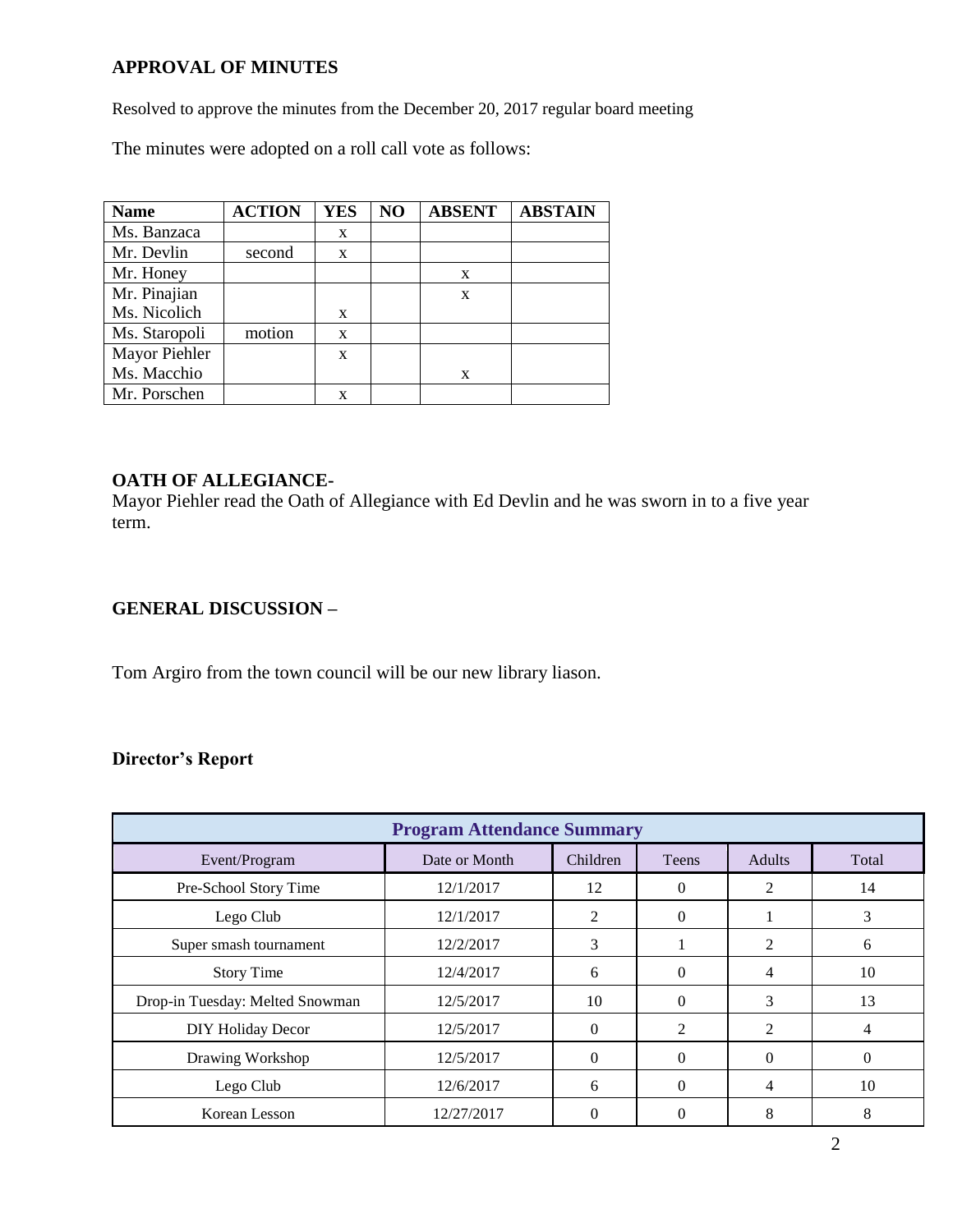| <b>DIY Ornament Craft</b>        | 12/7/2017  | 6                | $\boldsymbol{0}$ | 4                | 10             |
|----------------------------------|------------|------------------|------------------|------------------|----------------|
| DIY Holiday Decor                | 12/7/2017  | $\overline{2}$   | $\overline{0}$   | $\overline{4}$   | 6              |
| Winter Magic Show                | 12/8/2017  | 23               | 8                | 19               | 50             |
| Snowflake Craft                  | 12/8/2017  | 17               | $\overline{0}$   | 10               | 27             |
| <b>Board Game Club</b>           | 12/9/2017  | $\boldsymbol{0}$ | $\boldsymbol{0}$ | $\overline{4}$   | $\overline{4}$ |
| Drop-in Tuesday: Gingerbread Men | 12/12/2017 | 5                | $\boldsymbol{0}$ | $\overline{3}$   | 8              |
| Korean Story Time                | 12/12/2017 | $\tau$           | $\overline{0}$   | 3                | 10             |
| <b>Snap Circuits</b>             | 12/12/2017 | $\boldsymbol{0}$ | $\boldsymbol{0}$ | 9                | 9              |
| Cookie Swap                      | 12/14/2017 | $\overline{2}$   | $\mathbf{1}$     | $\overline{7}$   | 10             |
| Mason Jar Cookies                | 12/15/2017 | $\overline{7}$   | $\boldsymbol{0}$ | $\overline{4}$   | 11             |
| Super smash tournament           | 12/18/2017 | 10               | $\overline{0}$   | $\boldsymbol{0}$ | 10             |
| <b>Story Time</b>                | 12/18/2017 | $\overline{2}$   | $\boldsymbol{0}$ | 1                | $\overline{3}$ |
| Drop-in Tuesday: Grinch          | 12/19/2017 | 3                | $\overline{0}$   | $\overline{2}$   | 5              |
| Korean Story Time                | 12/19/2017 | $\overline{4}$   | $\boldsymbol{0}$ | $\mathbf 1$      | 5              |
| <b>Canvas Painting</b>           | 12/21/2017 | $\boldsymbol{0}$ | $\boldsymbol{0}$ | 6                | 6              |
| <b>Grinch Story Time</b>         | 12/21/2017 | $\mathfrak{2}$   | $\boldsymbol{0}$ | $\overline{2}$   | $\overline{4}$ |
| <b>STEM Robotics</b>             | 12/21/2017 | 5                | $\mathbf{1}$     | $\overline{2}$   | 8              |
| Sensory Craft                    | 12/22/2017 | $\mathbf{1}$     | $\boldsymbol{0}$ | $\mathbf{1}$     | $\overline{2}$ |
| <b>Graham Cracker Houses</b>     | 12/22/2017 | 10               | $\mathbf{1}$     | 5                | 16             |
| Drop-in                          | 12/26/2017 | 3                | $\boldsymbol{0}$ | $\overline{2}$   | 5              |
| Raspberry PI                     | 12/28/2017 | 3                | $\overline{2}$   | $\mathbf{1}$     | 6              |
| Snowman Craft                    | 12/28/2017 | 3                | $\boldsymbol{0}$ | $\overline{2}$   | 5              |
| Total                            |            | 154              | 16               | 118              | 288            |

Total programming attendance last year was up 36% from 2016. Attendance for December 2017 was up 169% from December 2016.

 Library Cards: 1,453 patrons registered as of January 12, 2017. 8 new cards since the December report.

BCCLS

- LibraryLinkNJ's new delivery system left much to be desired in the last month. At the end of December, we were notified that the start date of delivery service was pushed back one week to the second week in January. Less than a handful of BCCLS libraries received service and many other libraries throughout the state were also left without pickups or deliveries on the first day. Throughout that week there were major issues for most libraries prompting librarians to meet up in parking lots or go directly to other libraries to deliver packages themselves. We received better-thanaverage service during this time and are all caught up
- The new BCCLS catalog is mobile friendly and highly responsive. Now that ordering is back in full swing, I encourage you all to take a look.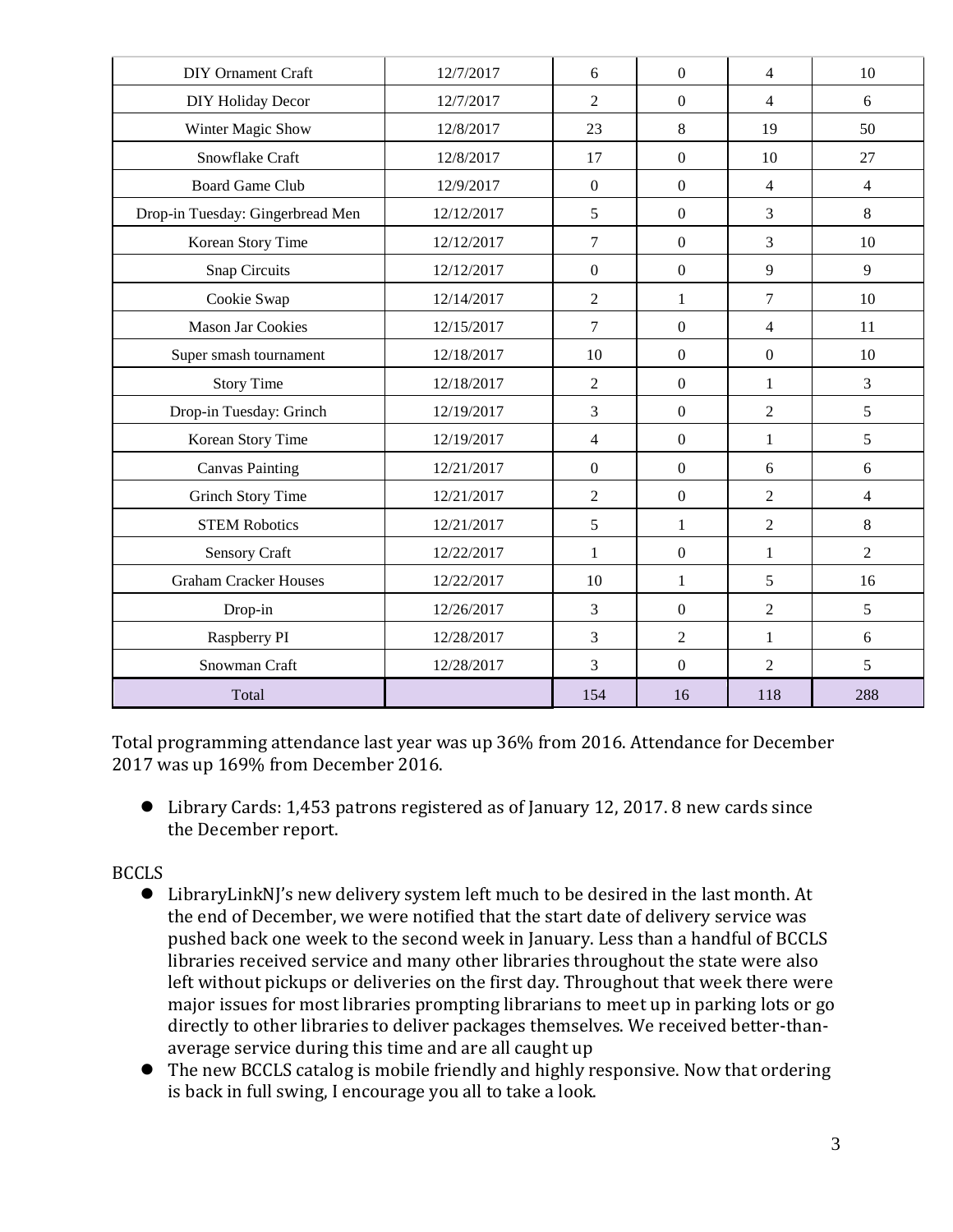Schools

- Emily has been communicating with the school for some time. We would like teachers to be aware that we can purchase books for students with research papers, summer reading, or book reports if we have a notice of two weeks to one month.
- Tech Tuesdays and Homework Help have been well attended during the last months.
- Emily attended the Northvale Public School's "Up, Up, and Away Read Every Day."

Strategic Plan

 The first draft of the Northvale Public Library Strategic Plan for 2018-2021 is now available with all statistics from 2016-2017 now complete.

The draft is 35 pages not including the four page Strategic Plan Survey, which should be added to the appendices. The collection use and programming attendance statistics reflect considerable growth in the last two years.

## **Friends of the Library Report Ms. Kathy Brunet – 417 Crest Drive** gave her report from the Friends:

They will have three museum passes available. The new one is a children's museum called Imagine That

The Friends voted to pay for the petting zoo on June  $23<sup>rd</sup>$  for the summer kick off and for the art supplies for the table being donated in Viviene's honor.

The Friends had their board elections: Jen England will be the recording secretary, Linda Wasserman is the membership secretary and Suresh Suva will be treasurer

# **ROLL CALL VOTES –**

Resolved to approve the claims list for the month of January in the amount of \$15946.44. This includes BCCLS fee and Korean language yearly subscription.

| <b>Name</b>   | <b>ACTION</b> | <b>YES</b> | NO | <b>ABSENT</b> | <b>ABSTAIN</b> |
|---------------|---------------|------------|----|---------------|----------------|
| Ms. Banzaca   | second        | X          |    |               |                |
| Mr. Devlin    |               | X          |    |               |                |
| Mr. Honey     |               |            |    | X             |                |
| Mr. Pinajian  |               |            |    | X             |                |
| Ms. Nicolich  |               | X          |    |               |                |
| Ms. Staropoli | motion        | X          |    |               |                |
| Mayor Piehler |               | X          |    |               |                |
| Ms. Macchio   |               |            |    | X             |                |
| Mr. Porschen  |               | x          |    |               |                |

Resolved to approve the offices and the committees of the Northvale Library Board for 2018 as follows:

Reappointment of Officers: President- Mr. Porschen Vice President- Mr. Devlin Secretary- Ms. Staropoli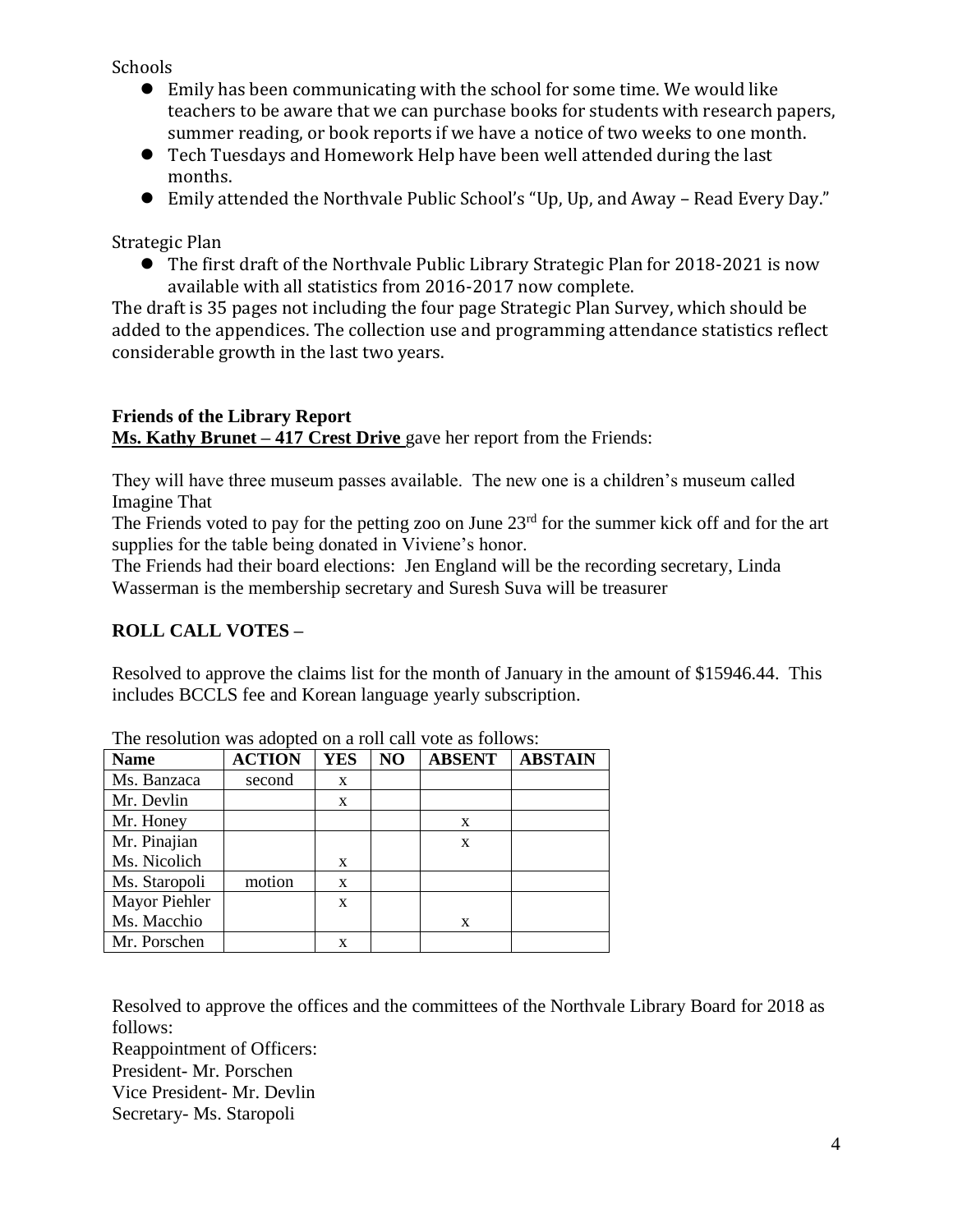#### Treasurer- Mr. Honey

Reappointment of Committees

Personnel Committee- Mayor Piehler, Ms. Staropoli, Mr. Pinajian Operations Committee- Ms. Banzaca, Mr. Porschen, Ms. Staropoli Facility Committee- Mr. Devlin, Ms. Banzaca Budget and Finance Committee- Mr. Honey, Mayor Piehler

The resolution was adopted on a roll call vote as follows:

| <b>Name</b>   | <b>ACTION</b> | <b>YES</b> | NO | <b>ABSENT</b> | <b>ABSTAIN</b> |
|---------------|---------------|------------|----|---------------|----------------|
| Ms. Banzaca   |               | X          |    |               |                |
| Mr. Devlin    | motion        | X          |    |               |                |
| Mr. Honey     |               |            |    | X             |                |
| Mr. Pinajian  |               |            |    | X             |                |
| Ms. Nicolich  |               | X          |    |               |                |
| Ms. Staropoli |               | X          |    |               |                |
| Mayor Piehler |               | X          |    |               |                |
| Ms. Macchio   |               |            |    | X             |                |
| Mr. Porschen  | second        | X          |    |               |                |

Resolved to approve the creation of a new committee: The strategic planning committee which will include Director Paul Shaver, Board of Trustee members Ms. Banzaca and President Porschen, Emily Pepe, and Friend's President Ms. Brunet

The resolution was adopted on a roll call vote as follows:

| <b>Name</b>   | <b>ACTION</b> | <b>YES</b> | NO | <b>ABSENT</b> | <b>ABSTAIN</b> |
|---------------|---------------|------------|----|---------------|----------------|
| Ms. Banzaca   |               | X          |    |               |                |
| Mr. Devlin    |               | X          |    |               |                |
| Mr. Honey     |               |            |    | X             |                |
| Mr. Pinajian  |               |            |    | X             |                |
| Ms. Nicolich  |               | X          |    |               |                |
| Ms. Staropoli | motion        | X          |    |               |                |
| Mayor Piehler |               | X          |    |               |                |
| Ms. Macchio   |               |            |    | X             |                |
| Mr. Porschen  | second        | X          |    |               |                |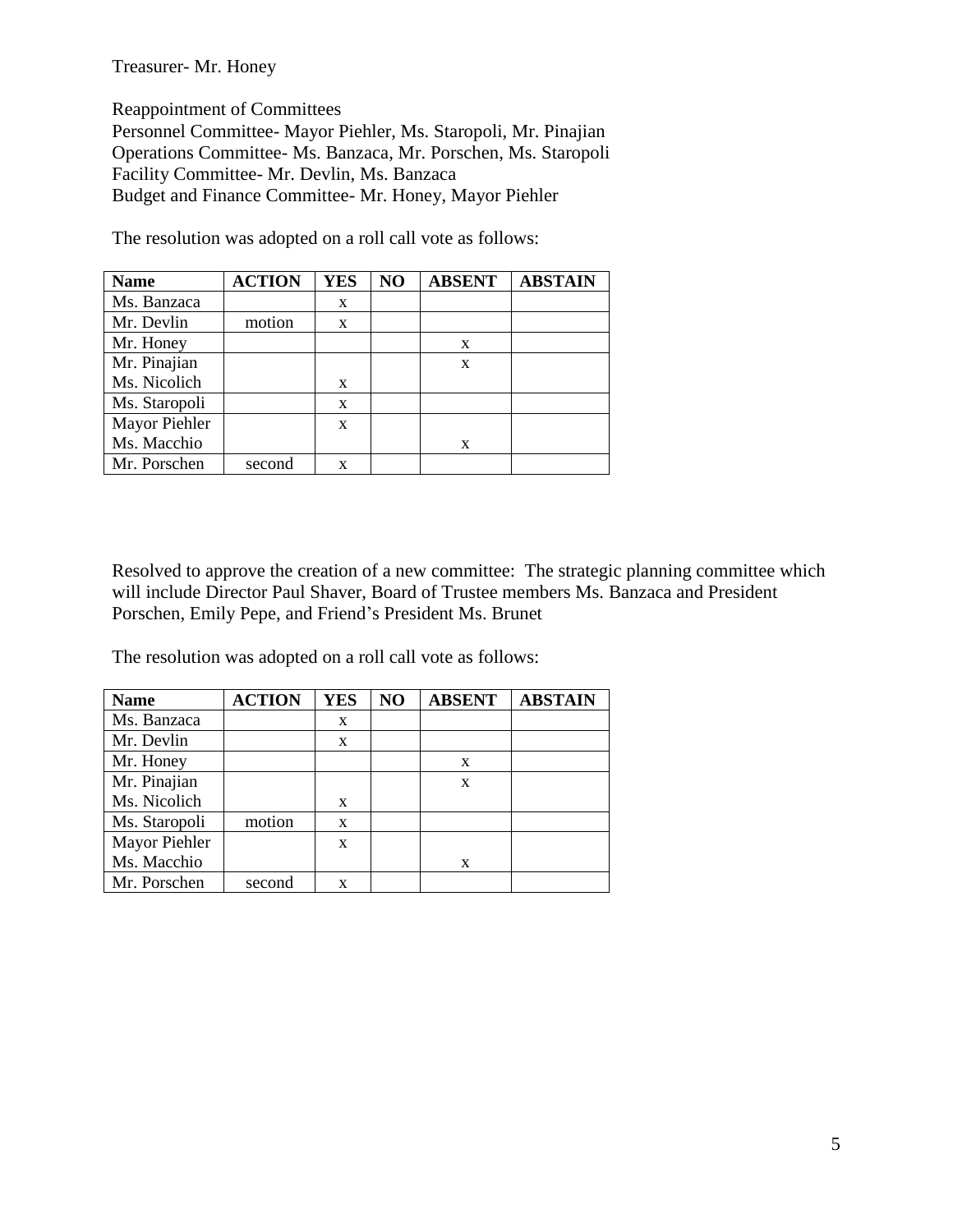Resolved to approve the opening up an extra hour on Tuesday and Thursday nights starting in April to accommodate the increase in programming

| <b>Name</b>   | <b>ACTION</b> | <b>YES</b> | NO | <b>ABSENT</b> | <b>ABSTAIN</b> |
|---------------|---------------|------------|----|---------------|----------------|
| Ms. Banzaca   |               | X          |    |               |                |
| Mr. Devlin    | second        | X          |    |               |                |
| Mr. Honey     |               |            |    | X             |                |
| Mr. Pinajian  |               |            |    | X             |                |
| Ms. Nicolich  |               | X          |    |               |                |
| Ms. Staropoli | motion        | X          |    |               |                |
| Mayor Piehler |               | X          |    |               |                |
| Ms. Macchio   |               |            |    | X             |                |
| Mr. Porschen  |               | X          |    |               |                |

The resolution was adopted on a roll call vote as follows:

Resolved to approve the hiring of a part-time staff member to assist at the desk and with our STEM and DIY programs for up to 20 hours a week at a rate of \$16-\$18 per hour

The resolution was adopted on a roll call vote as follows:

| <b>Name</b>   | <b>ACTION</b> | <b>YES</b> | NO | <b>ABSENT</b> | <b>ABSTAIN</b> |
|---------------|---------------|------------|----|---------------|----------------|
| Ms. Banzaca   |               | X          |    |               |                |
| Mr. Devlin    |               | X          |    |               |                |
| Mr. Honey     |               |            |    | X             |                |
| Mr. Pinajian  |               |            |    | X             |                |
| Ms. Nicolich  |               | X          |    |               |                |
| Ms. Staropoli | motion        | X          |    |               |                |
| Mayor Piehler |               | X          |    |               |                |
| Ms. Macchio   |               |            |    | X             |                |
| Mr. Porschen  | second        | X          |    |               |                |

Resolved to approve the purchase of 5 additional Ukuleles for up to a total of \$350.

The resolution was adopted on a roll call vote as follows:

| <b>Name</b>   | <b>ACTION</b> | <b>YES</b> | NO | <b>ABSENT</b> | <b>ABSTAIN</b> |
|---------------|---------------|------------|----|---------------|----------------|
| Ms. Banzaca   |               | X          |    |               |                |
| Mr. Devlin    | motion        | X          |    |               |                |
| Mr. Honey     |               |            |    | X             |                |
| Mr. Pinajian  |               |            |    | X             |                |
| Ms. Nicolich  |               | X          |    |               |                |
| Ms. Staropoli |               | X          |    |               |                |
| Mayor Piehler |               | X          |    |               |                |
| Ms. Macchio   |               |            |    | X             |                |
| Mr. Porschen  | second        | x          |    |               |                |